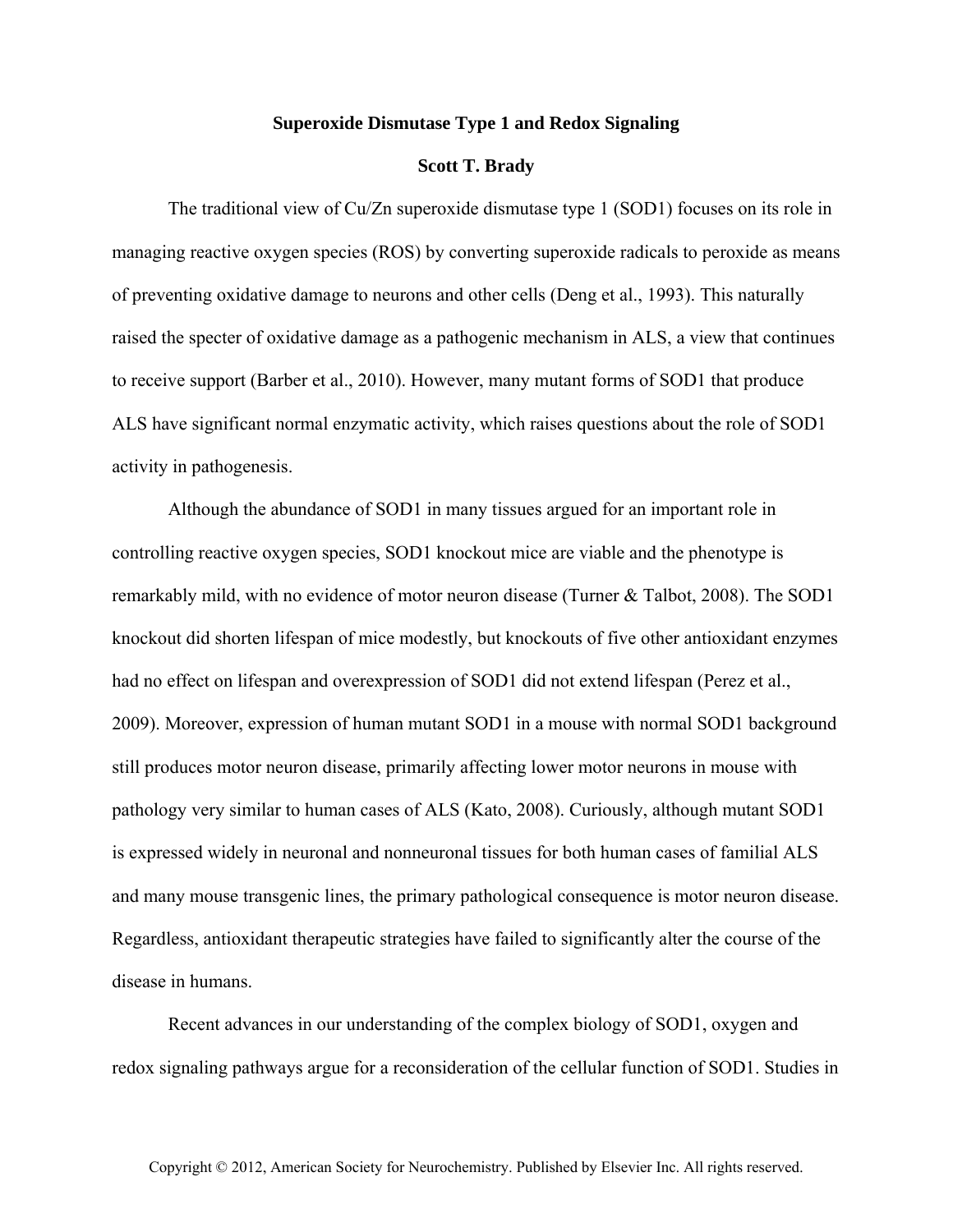the last decade have revealed additional roles for SOD1, which may be underappreciated. Specifically, redox-dependent signal transduction may be responsible for signaling through some cytokine and growth factor receptors associated with lipid rafts or endoplasmic reticulum/endosomes (see Ch. 7), like interleukin-1β (IL1) and tumor necrosis factor  $\alpha$  (TNF), as well as platelet-derived growth factor (PDGF), epidermal growth factor (EGF) and angiotensin II (angII) (Oakley et al., 2009). These redox-active endosomes appear to involve SOD1, NADPH oxidase, peroxiredoxins and chloride channels, as well as more familiar signaling elements like Rac1, NF-κB and tyrosine kinase/phosphatases pathways (Fukai et al., 2011; Oakley et al., 2009).

Signaling through redox-dependent pathways requires endocytosis for activation, where the production of ROS can be compartmentalized effectively. SOD1 appears to be recruited to endosomal surfaces with redox-mediated receptors (Fukai et al., 2011), where it produces  $H_2O_2$ that can activate downstream effectors like Rac1 (Ch. 21) and NF-κB, or may inactivate protein tyrosine phosphatases (Ch. 26). Interestingly, SOD1 has been shown to bind Rac1 directly and to inhibit its activity (Harraz et al., 2008). Many of these pathways are shared with or involved in inflammatory signaling (Ch. 34).

Under normal circumstances, these redox-dependent pathways are limited and highly regulated. Less is known about changes in this aspect of SOD1 functionality with familial ALSlinked mutations, although some mutant SOD1s were found to have reduced binding to Rac1 (Harraz et al., 2008). Questions remain about how the 140+ different mutations can all produce the same disease, but recent studies begin to provide insights. Several groups have generated antibodies that recognize a conformation shared by most and perhaps all familial ALS-linked mutant SOD1 (Urushitani et al., 2007). Remarkably, one of these antibodies also recognizes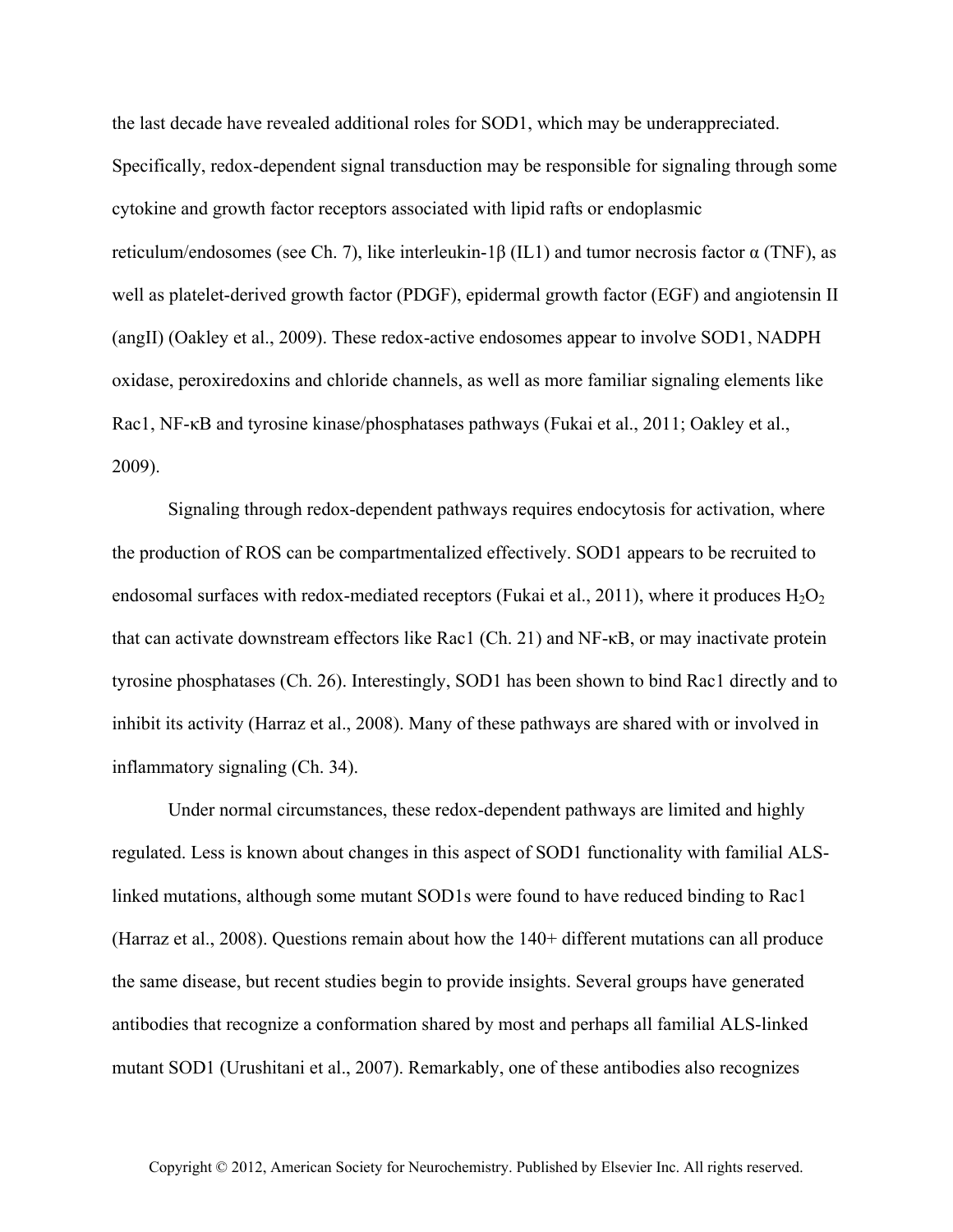oxidized forms of wild type SOD1 as well as a conformation of wild-type SOD1 detectable in many cases of sporadic ALS, suggesting that it might recognize a conformation common to all pathogenic forms of SOD1 (Bosco et al., 2010). Such studies support the idea that SOD1 might have a role to play in both familial and sporadic ALS (Kabashi et al., 2007). Significantly, all pathogenic forms of SOD1 examined activated a MAP kinase pathway (see Ch. 25) and inhibited fast axonal transport (Bosco et al., 2010). A better understanding of the normal functions of SOD1 may thus explain the pathogenic gain of function associated with SOD1 in ALS.

## **References**

Barber, S. C., & Shaw, P. J. (2010). Oxidative stress in ALS: Key role in motor neuron injury and therapeutic target. *Free Radical Biology & Medicine*, *48*(5), 629–641.

Bosco, D. A., Morfini, G., Karabacak, N. M., Song, Y., Gros-Louis, F., & Pasinelli, P., et al. (2010). Wild-type and mutant SOD1 share an aberrant conformation and a common pathogenic pathway in ALS. *Nature Neuroscience*, *13*(11), 1396–1403.

Deng, H. -X., Hentati, A., Tainer, J. A., Iqbal, Z., Cayabyab, A., & Hung, W. -Y., et al. (1993). Amyotrophic lateral sclerosis and structural defects in Cu, Zn superoxide dismutase. *Science*, *261*, 1047–1051.

Fukai, T., & Ushio-Fukai, M. (2011). Superoxide dismutases: Role in redox signaling, vascular function and diseases. *Antioxidants & Redox Signaling*. doi: 10.1089/ars.2011.3999

Harraz, M. M., Marden, J. J., Zhou, W., Zhang, Y., Williams, A., & Sharov, V. S., et al. (2008). SOD1 mutations disrupt redox-sensitive Rac regulation of NADPH oxidase in a familial ALS model. *The Journal of Clinical Investigation*, *118*(2), 659–670.

Kabashi, E., Valdmanis, P. N., Dion, P., & Rouleau, G. A. (2007). Oxidized/misfolded superoxide dismutase-1: The cause of all amyotrophic lateral sclerosis?. *Annals of Neurology*,